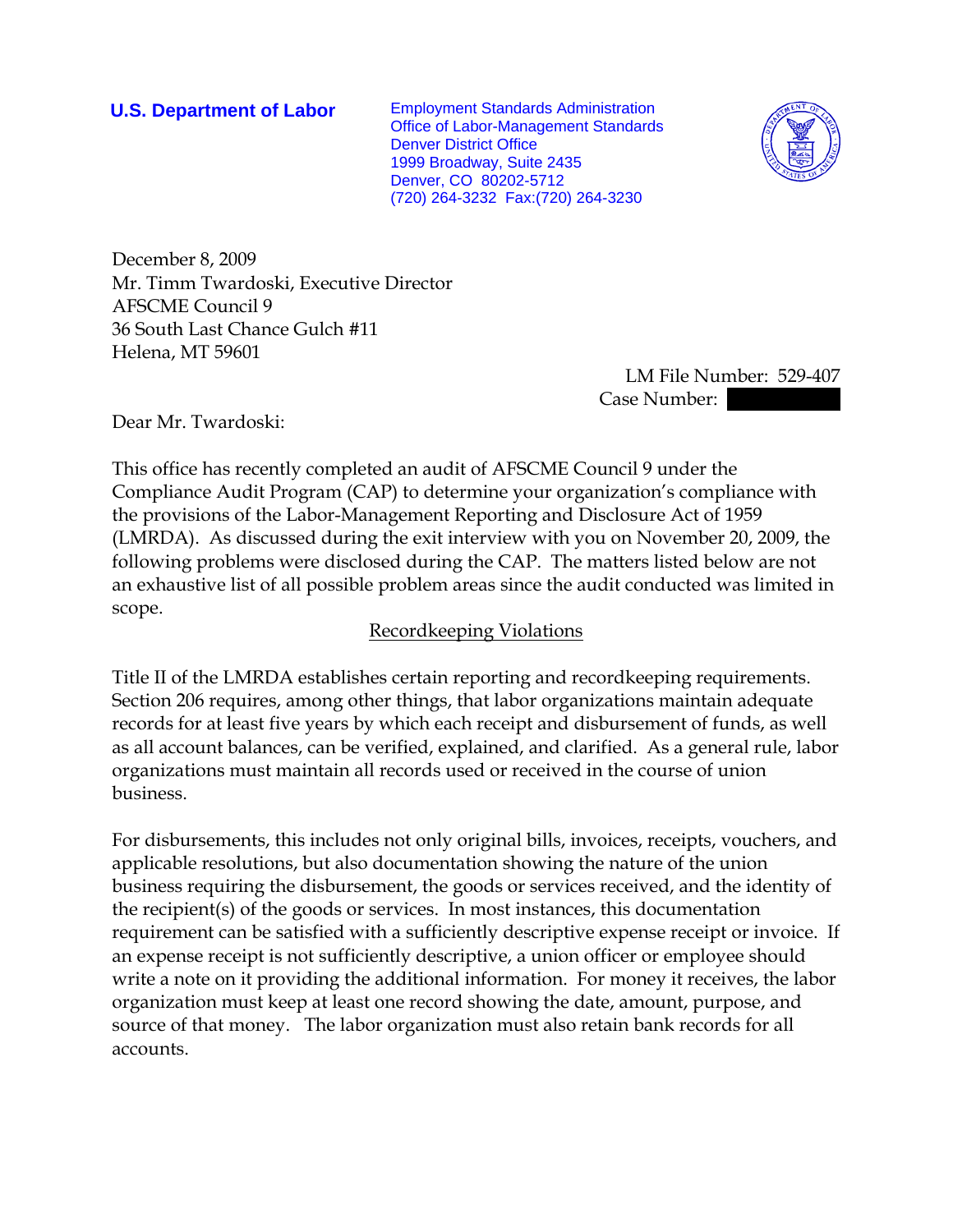The AFSCME Council 9's audit of 2008 records revealed the following recordkeeping violation:

## Meal Expenses

Council 9 did not require officers and employees to submit itemized receipts for all meal expenses. The union must maintain itemized receipts provided by restaurants to officers and employees. These itemized receipts are necessary to determine if such disbursements are for union business purposes and to sufficiently fulfill the recordkeeping requirement of LMRDA Section 206.

Council 9 records of meal expenses did not always include written explanations of union business conducted or the names and titles of the persons incurring the restaurant charges. Union records of meal expenses must include written explanations of the union business conducted and the full names and titles of all persons who incurred the restaurant charges. In addition, the records retained must identify the names of the restaurants where the officers or employees incurred meal expenses.

# Reporting Violations

The audit disclosed a violation of LMRDA Section 201(b), which requires labor organizations to file annual financial reports accurately disclosing their financial condition and operations. The Labor Organization Annual Report Form LM-2 filed by Council 9 for fiscal year ending December 31, 2008, was deficient in that:

1. Failure to File Bylaws

The audit disclosed a violation of LMRDA Section 201(a), which requires that a union submit a copy of its revised constitution and bylaws with its LM report when it makes changes to its constitution or bylaws. Council 9 amended its constitution and bylaws in 2008, but did not file a copy with its 2008 LM report.

Council 9 has now filed a copy of its constitution and bylaws.

2. Failure to Accurately Report Total Receipts

Council 9's 2008 LM-2 form reported total receipts of \$269,783, but OLMS calculated total receipts of more than \$789,000.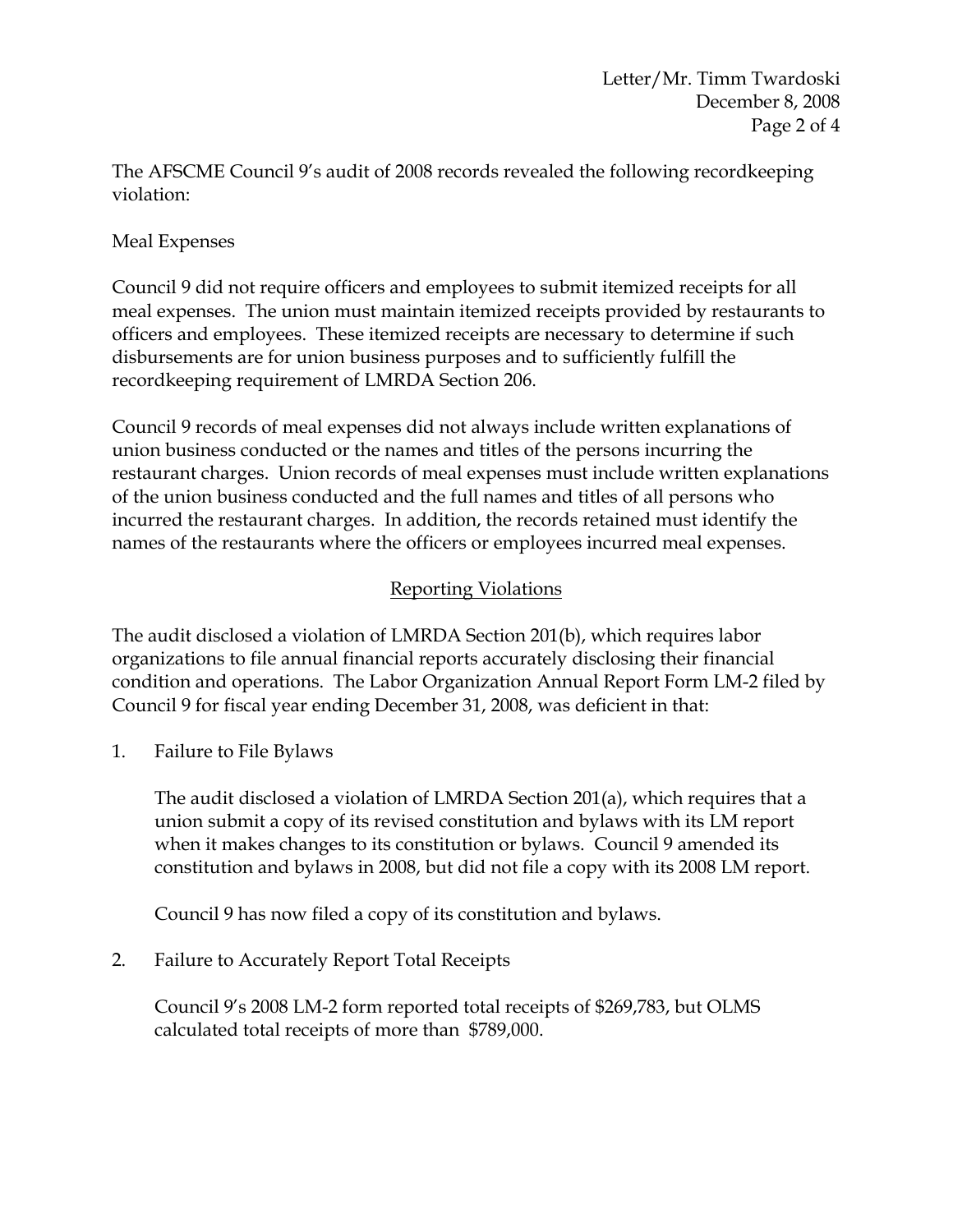Letter/Mr. Timm Twardoski December 8, 2008 Page 3 of 4

## 3. Failure to Report all Officers and Employees

Council 9 failed to report all the names of the organization's officers and employees on Schedules 11 and 12. For example, the 2008 LM-2 report did not list the name of former Executive Director

Council 9 must file an amended Form LM-2 for fiscal year ending December 31, 2008, to correct the deficient item discussed above. I explained to you the filing procedures and the availability of filing software on the OLMS website (www.olms.dol.gov). The amended Form LM-2 must be electronically filed as soon as possible, but not later than December 11, 2009, as agreed during the exit interview. Before filing, review the report thoroughly to be sure it is complete and accurate, and properly signed with electronic signatures.

### Other Violation

The audit disclosed the following other violation:

Inadequate Bonding

Council 9's officers and employees are currently bonded for \$100,000, but they must be bonded for at least \$105,976. Council 9 should obtain adequate bonding coverage for its officers and employees immediately. Please provide proof of bonding coverage to this office as soon as possible, but not later than December 11, 2009.

I want to extend my personal appreciation to AFSCME Council 9 for the cooperation and courtesy extended during this compliance audit. I strongly recommend that you make sure this letter and the compliance assistance materials provided to you are passed on to future officers. If we can provide any additional assistance, please do not hesitate to call.

Sincerely,

Investigator

||||| ||||||||||||

cc: Mr. Fran Schweigert, President